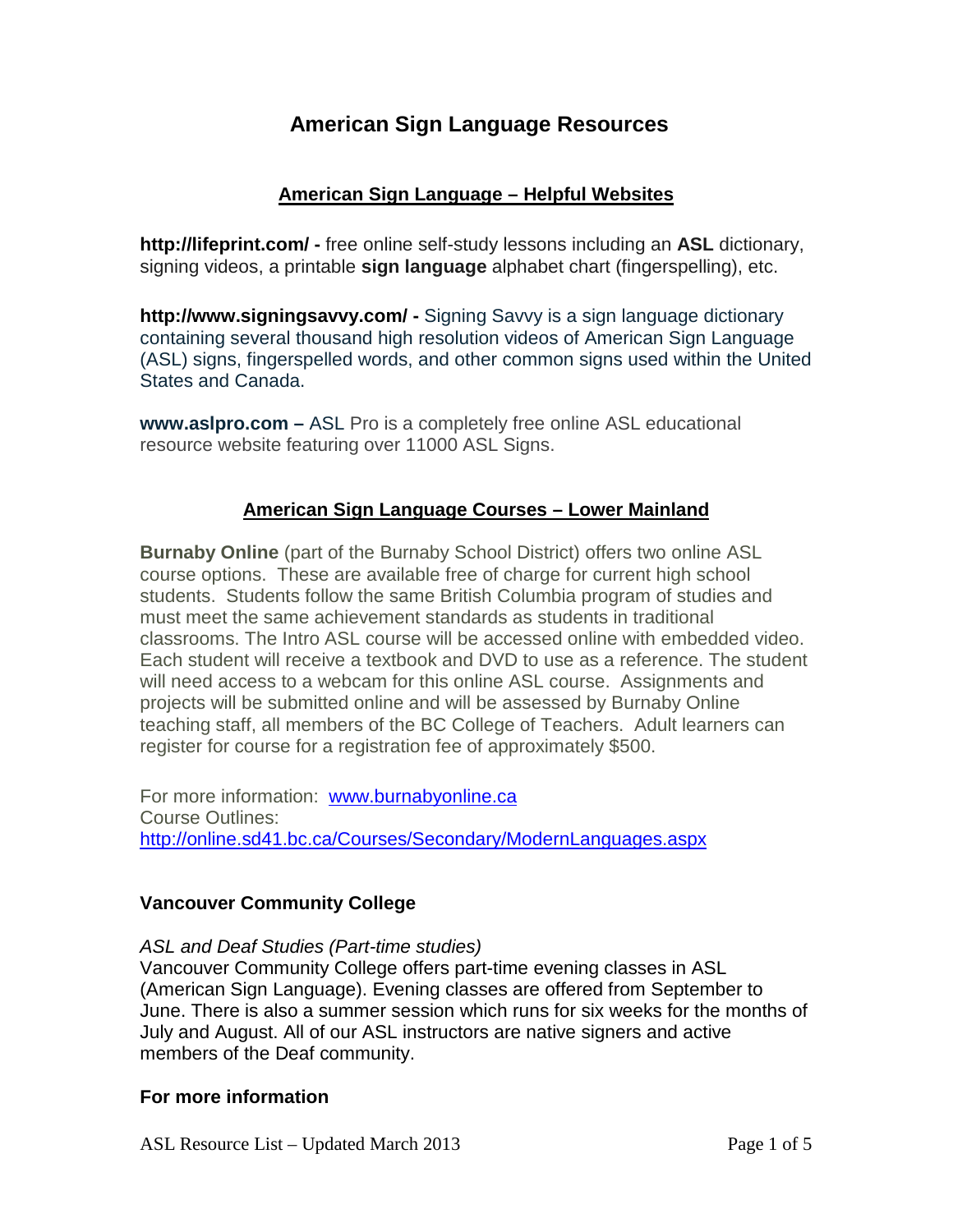For complete details and fee information in the upcoming term(s), call the Registrar's Office at 604.443.8400, Program Advising at 604.443.8453, or the Department of ASL & Deaf Studies at 604.871.7000, ext. 7443 (voicemail) or 604.871.7444 (TTY). A brochure for the upcoming term can be mailed to you upon request.

Website: [http://www.vcc.ca/programs](http://www.vcc.ca/programs-courses/detail.cfm?div_id=10&prog_id=136)[courses/detail.cfm?div\\_id=10&prog\\_id=136](http://www.vcc.ca/programs-courses/detail.cfm?div_id=10&prog_id=136) 

#### **Douglas College – Continuing Studies**

Starting with an orientation to the basics of visual and gestural communication, this program will help you become increasingly fluent in ASL. Based in the principles and techniques of language acquisition, this program is intended for non-Deaf individuals who want to learn to communicate using this visual-gestural language. Delivered as an immersion experience, all classes are conducted completely in ASL by our experienced ASL instructors. This program is offered entirely on a part-time basis, with classes held on evenings and weekends. The textbook used for all courses in the ASL Prep series is *Vista Signing Naturally*, which can be ordered from the Douglas College Bookstore at the Coquitlam campus. Courses all build on the content learned in the previous course, so you are not able to take a course until you have completed the prerequisite.

For more information visit: [http://www.douglascollege.ca/programs](http://www.douglascollege.ca/programs-courses/continuing-education/child-family-community/american-sign-language)[courses/continuing-education/child-family-community/american-sign-language](http://www.douglascollege.ca/programs-courses/continuing-education/child-family-community/american-sign-language)

### **University of British Columbia – Continuing Studies**

Learn to engage in simple conversations in American Sign Language, as you immerse yourself in beginner level vocabulary and grammar. Courses may be offered at UBC Point Grey campus and downtown at UBC Robson Square campus.

For more information or to register online click the link below or contact program staff at 604.822.0800. <http://cstudies.ubc.ca/languages/sign-language.html>

### **Family Network of Deaf Children**

The Family Network of Deaf Children (FNDC) provides a listing of ASL classes on their website. They also host a Family Immersion program each summer. More info available at: [www.fndc.ca](http://www.fndc.ca/) 

#### **Deaf Children's Society**

Deaf Children's Society offers a number of American Sign programs and services.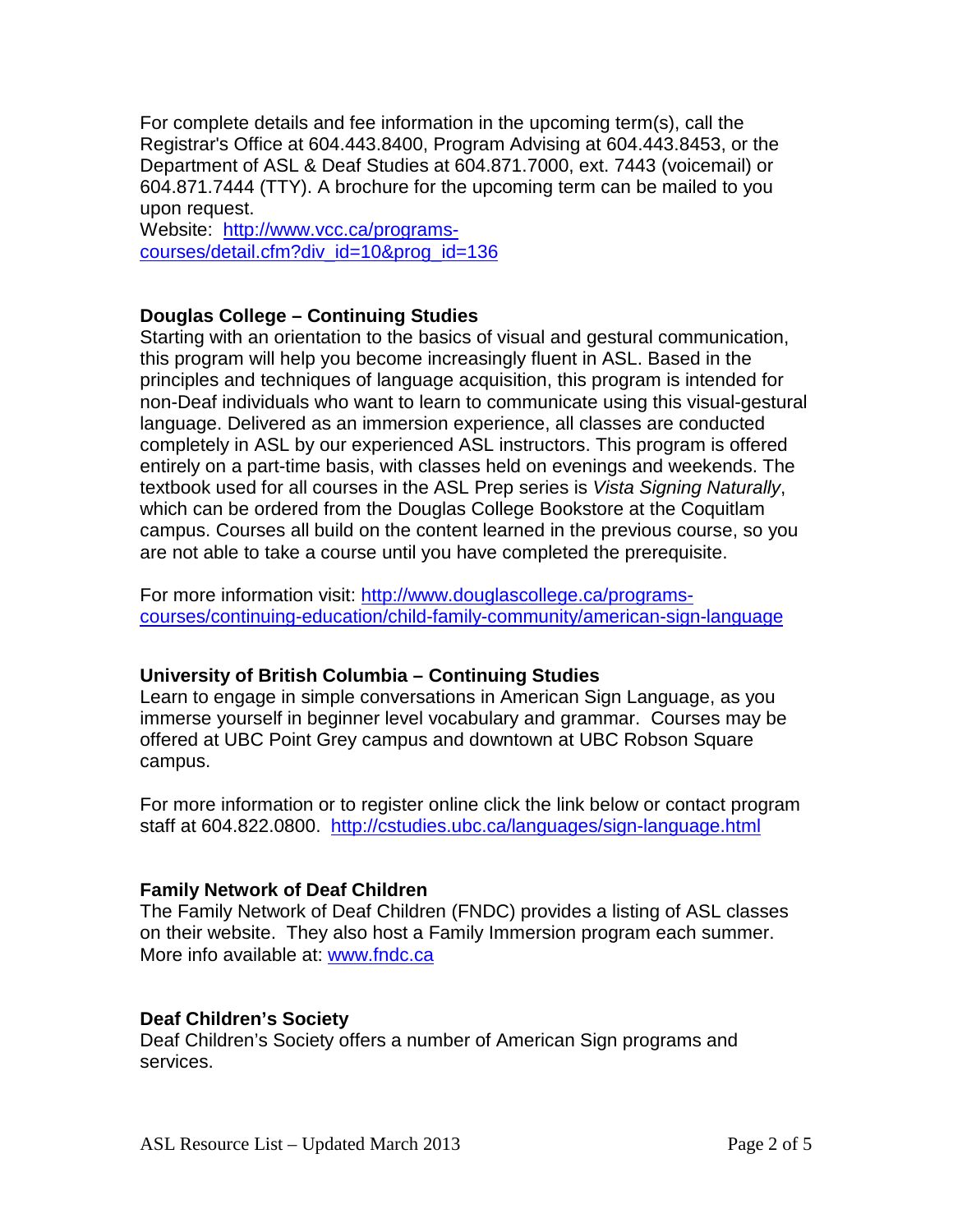*Community Sign Language Classes -* The Deaf Children's Society (DCS) often works in partnership with the [Burnaby Continuing Education Centre](http://www.burnabyce.com/) to provide night school classes in basic and intermediate classes in ASL. For more information about these courses, contact the DCS office: 604 525 6056.

DCS will also offer, for a fee, onsite sign language classes for companies and organizations wishing to better serve the deaf community and/or who employ deaf individuals. Contact the main office to find out more.

*In-home Sign Language Classes -* Sign language classes are provided to the family and extended family of children accessing services through the Deaf Children's Society in the family home or at the child's community daycare or preschool. These fun and enjoyable lessons are offered on a weekly or biweekly basis according to the family's needs. Our qualified deaf instructors will provide sign lessons that meet the day-to-day communicative needs of the family, with basic sign language vocabulary to start, working up to sentences and stories. Sign language instruction is also available on an [Outreach b](http://www.deafchildren.bc.ca/programs/outreach-program)asis, where available.

*Preschool Sign Classes -* Usually, once a week, at the Deaf Children's Society preschool, parents and extended family members and friends may join a 90 minute sign language class that reflects the themes occurring in the preschool that week. These classes offer basic vocabulary and dialogue skills through games, interaction and direct instruction. Check our event schedule for times and dates.

For more information contact the DCS office: 604 525 6056 Website: [www.deafchildren.bc.ca](http://www.deafchildren.bc.ca/) 

### **Provincial Services for Deaf and Hard of Hearing**

Provincial Services for Deaf and Hard of Hearing, Family and Community Services (FCS) program offers a supportive-rich environment for learning and skill development. Core Programs and Services include:

- **Language and Literacy Services** (ASL and English) in 1:1 and class settings. Families connect day-to-day experiences with language learning.
- **Family and Parent Services** support strengths and skills in 1:1 and group settings while encouraging parents to find solutions to parenting questions and balance in their personal lives.
- **Children and Youth Services** provide a supportive enviornment for growth and learning through youth mentoring, youth transition and topicfocused groups.
- **Community Awareness and Development** provides education and community opportunities to youth, families and service providers who work with deaf, hard of hearing and deafblind clients.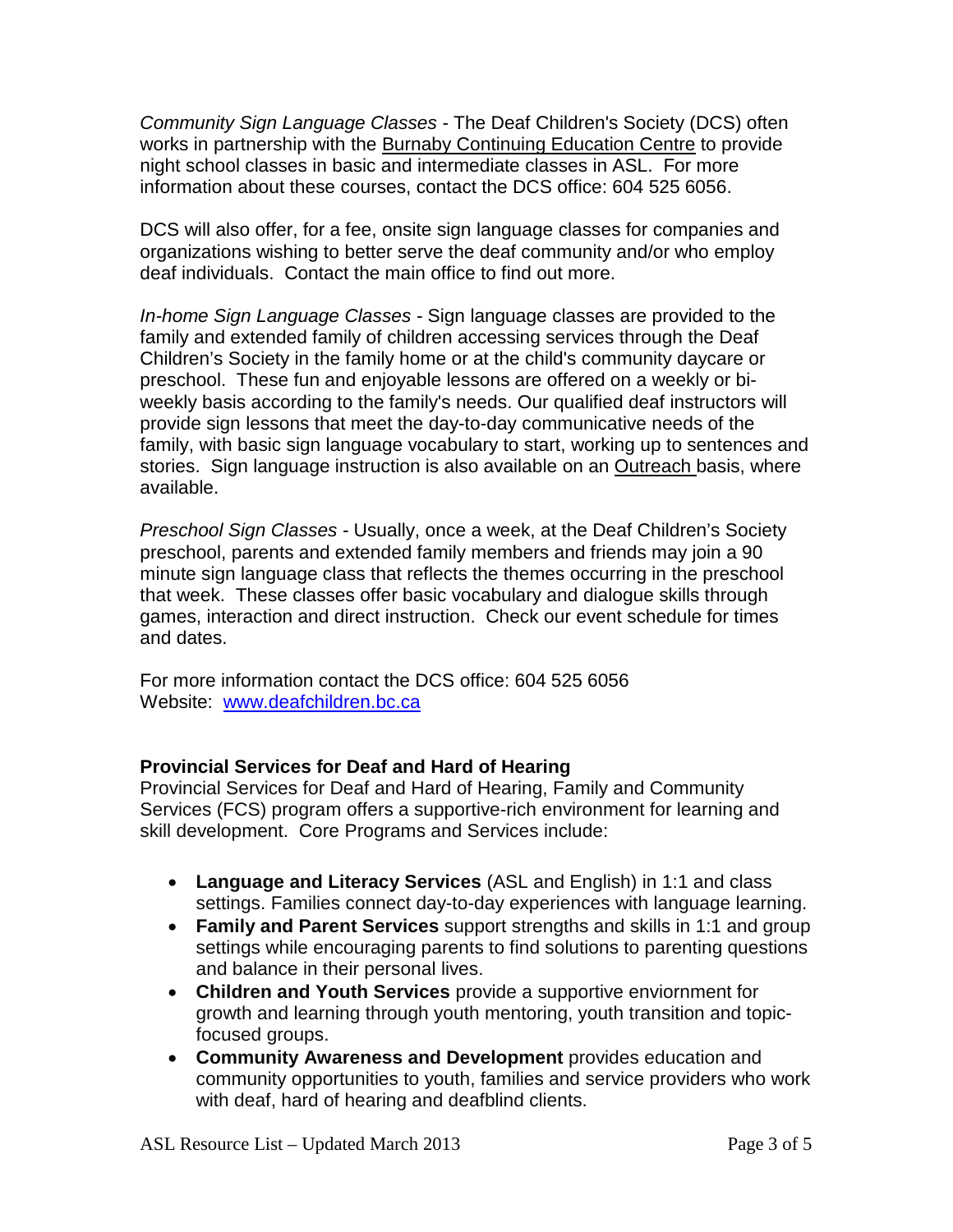• **Family Immersion Experience** is filled with ASL classes; topic-specific workshops; deaf, hard of hearing and deafblind role models/mentors; and resources.

Visit their website and click on Calendar of Events to learn more about current programs and learning opportunities. [http://www.mcf.gov.bc.ca/pdhhs/community\\_services.htm?WT.svl=Body](http://www.mcf.gov.bc.ca/pdhhs/community_services.htm?WT.svl=Body)

Or contact one of the **Family and Community Services Coordinators** at 604 660-1800 (Voice), 604 660-1807 (TTY), 604 660-1859 (Fax), Email: [pdhhs@gov.bc.ca](mailto:PDHHS@gov.bc.ca)

# **Additional Resources**

**Local school district Continuing Education programs –** local school districts (ie Vancouver, Burnaby, New Westminster) may offer evening sign language classes as part of their continuing education programs. Please check local course listings to determine if an ASL class is being offered in your area. Check back regularly as new courses are offered each semester.

**Signing Time DVD's –** Engaging and educational DVD's for toddlers, preschoolers and children (but adults can learn too by watching them!) that teach ASL signs through music, movement and fun. These DVD's are available to borrow at most local libraries as well as at the Deaf Children's Society Library.

The **Sunny Hill Education Resource Centre** contains many resources for parents, caregivers, teachers, professionals and anyone who has an interest in deafness, hearing loss, sign language as well as extensive resources related to various medical conditions and disabilities. The library is open Monday-Thursday and their resource catalogue is available online. Visit [www.bcchildrens.ca/sherc,](http://www.bcchildrens.ca/sherc) call 604-453-8335 or Toll free at 1-800-331-1533. Email: [sherc@cw.bc.ca](mailto:sherc@cw.bc.ca)

## **Listing of Various BC Community Groups and Organizations**

- BC Early Hearing Program <http://www.phsa.ca/AgenciesAndServices/Services/BCEarlyHearing>
- [BC Family Hearing](http://www.google.ca/url?q=http://www.bcfamilyhearing.com/&sa=U&ei=BsRAUdL-B4quqwH574CwCg&ved=0CB0QFjAA&usg=AFQjCNF4J6xPfVoVXrN68mmv64DpkX_bgw) Resource Society [www.bcfamilyhearing.com](http://www.bcfamilyhearing.com/)
- [BC Hands](http://www.google.ca/url?q=http://www.bchandsandvoices.com/&sa=U&ei=dcRAUZyNCMWtqQGrx4CoAg&ved=0CBoQFjAA&usg=AFQjCNG1MDEppPaZBToHDXybJsKtWYamsw) & Voices [www.bchandsandvoices.com](http://www.bchandsandvoices.com/)
- Canadian Deafblind Association BC [www.cdbabc.ca](http://www.cdbabc.ca/)
- Canadian Hard of Hearing Association (CHAA), BC Parent's Branch [www.chhaparents.bc.ca](http://www.chhaparents.bc.ca/)

ASL Resource List – Updated March 2013 Page 4 of 5